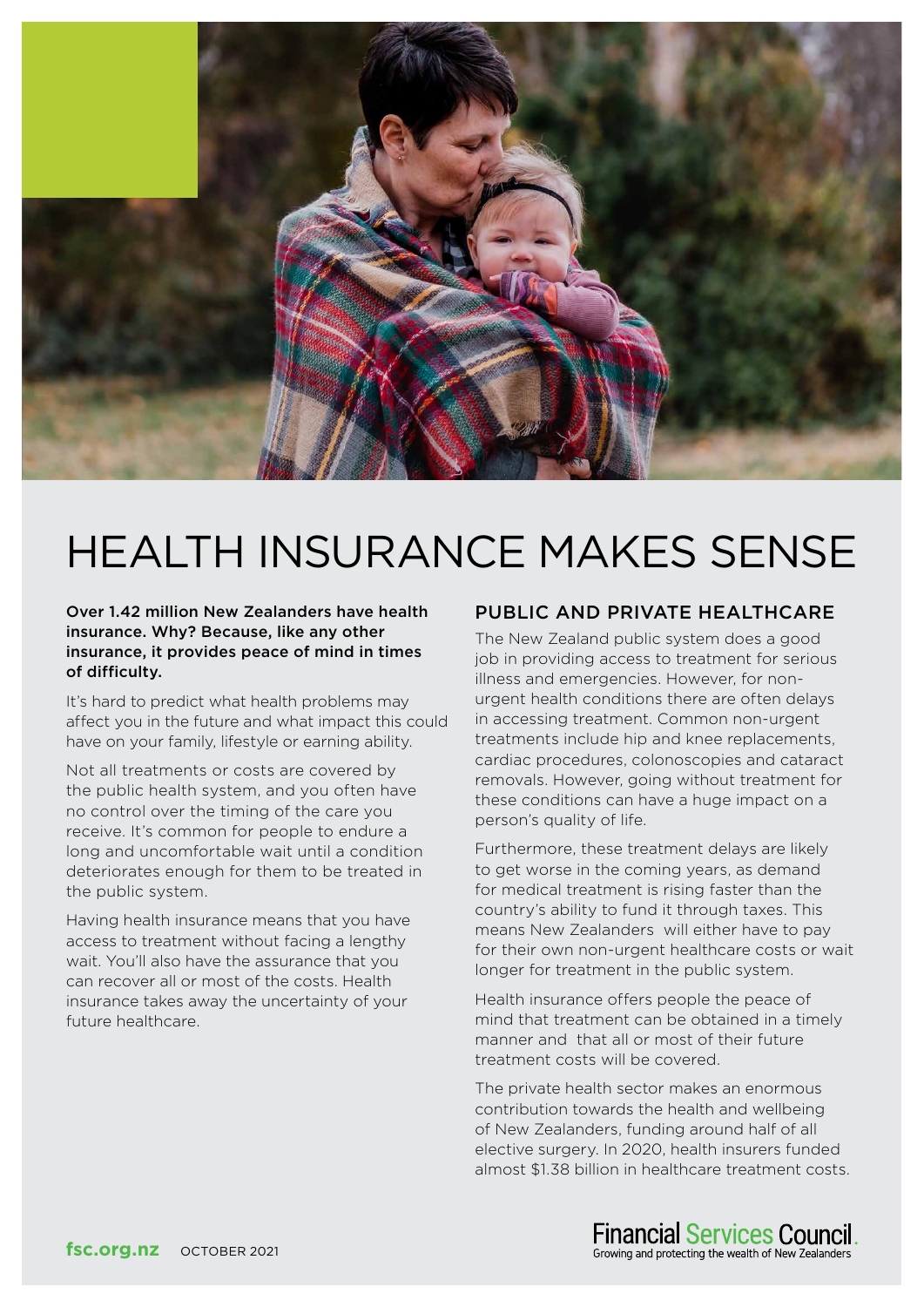

#### COMPREHENSIVE OR ELECTIVE SURGICAL COVER

Elective surgical and specialist care policies are the most popular, accounting for around 70 percent of all policies.

These typically cover only health conditions which require surgical treatment and related expenses, which means you still pay for day to day costs like doctor's visits and prescription charges.

It's common for insurers to offer a range of plan levels – from extensive cover through to basic core policies covering surgical treatment only. And often insurers offer plans with add-ons for services such as diagnostic, optical or dental cover. In addition to the plan type, most insurers will provide a range of excess options, with higher excesses linked to lower premiums. This means you can tailor the level of cover you need to your particular circumstances.

#### RISK RATING, AGE AND PREMIUMS

In New Zealand, health insurance is generally risk-rated. This means premiums charged are based on the likelihood of claims for policyholders of the same age. Because the amount and value of claims generally increases with age, so do premiums.

Premiums can also rise due to additional costs from medical inflation (i.e. the increasing cost of providing medical care), new technology, or procedures covered. There may also be more claims when access to publicly funded healthcare is restricted or slow - this increases overall claims costs.

There are some exceptions to age rating such as employer-funded health schemes. In addition, some insurers apply a common or community rating to all policyholders above a certain age, such as 65 or 70.

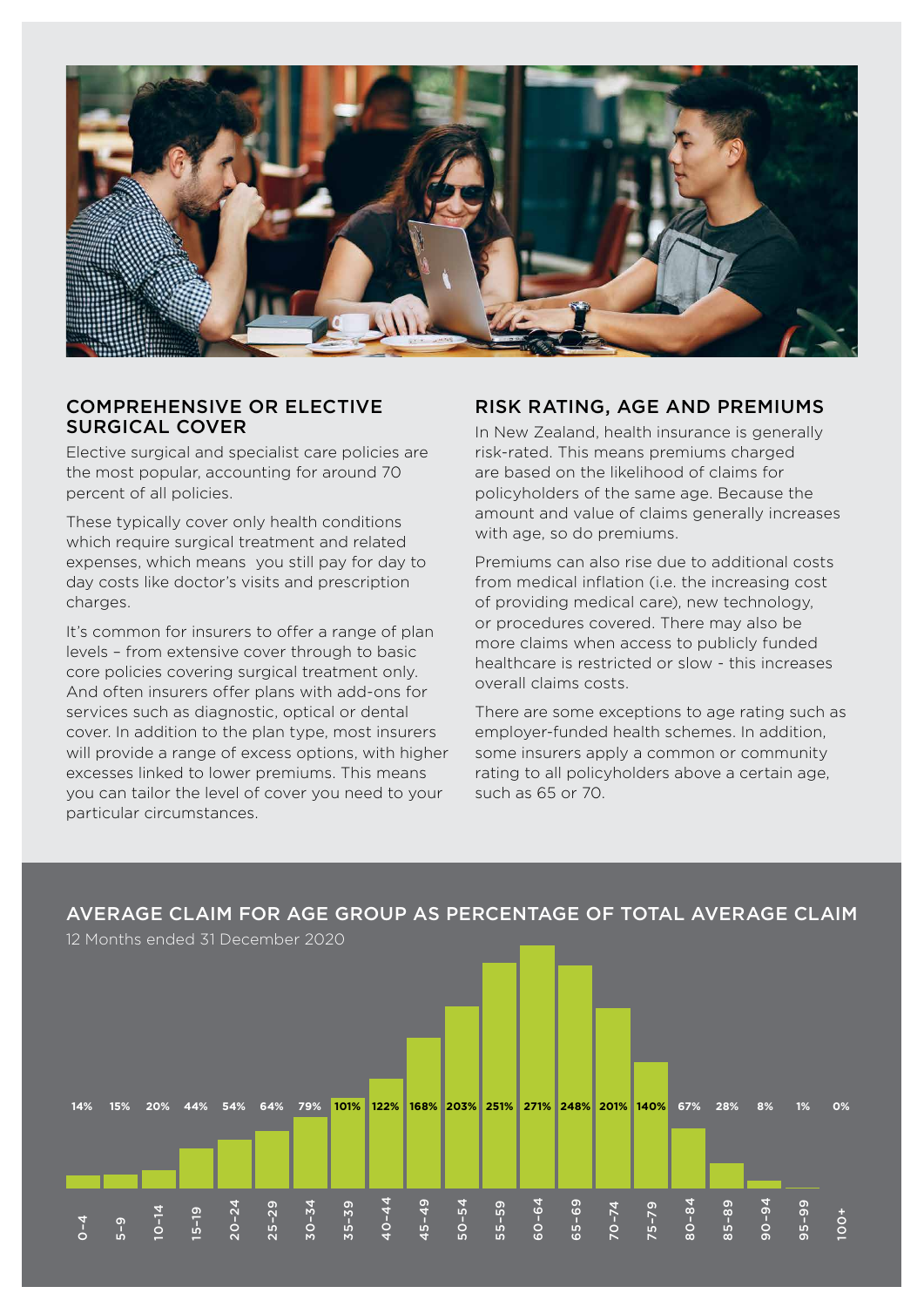## EXCLUSIONS

All policies exclude things, meaning you are not insured for them. These exclusions will be described in your policy document. Common examples of exclusions are cosmetic surgery and fertility treatments. Pre-existing conditions are also usually excluded from cover – further detail is set out below.



#### THE INSURANCE CONTRACT

When you apply for health insurance, you will be asked to provide information on your health and lifestyle. This information is used to assess the likelihood or risk of you requiring medical care and making an insurance claim. The financial stability of health insurers and their ability to pay claims largely depends on their skill in assessing, classifying, and pricing risks in a way that is attractive to customers.

|  | $\bullet$ $\bullet$                        |                                                                                                                                                                                                                                      | $\blacksquare$            |  |
|--|--------------------------------------------|--------------------------------------------------------------------------------------------------------------------------------------------------------------------------------------------------------------------------------------|---------------------------|--|
|  | 00 O                                       | المستور المتعارف                                                                                                                                                                                                                     | <b>The Common Service</b> |  |
|  | $\bullet\bullet\bullet\bullet$<br>$-0.0.0$ | <u> and the second second second second second second second second second second second second second second second second second second second second second second second second second second second second second second se</u> |                           |  |

### IMPORTANCE OF **DISCLOSURE**

Insurance policies are contracts of utmost good faith. The insurer relies on the information given by the person to be insured (the applicant) in assessing the risk, and the applicant is bound by a legal duty to accurately and completely disclose all material facts relevant to the application for insurance. Disclosure of all relevant health information is very important, as failure to disclose a material fact may lead to the insurance contract being cancelled or a relevant claim being declined.



#### PRE-EXISTING CONDITIONS

Pre-existing conditions are health conditions that exist prior to, or at the time you apply for insurance. Insurers deal with these by either excluding your pre-existing condition from being insured, waiving the exclusion as part of the policy coverage or charging a higher premium to cover it. Some will initially exclude your pre-existing condition but then cover it after your policy has been running a number of years provided there have been no claims made in relation to that condition.

It is very important to inform your insurer of any existing and past medical conditions. Failure to do so may lead to a future claim being declined and your insurance being cancelled. Some people ask their GP for their medical notes to help answer accurately.

## THE EARLIER THE BETTER

For these reasons, it's important to take out the right health insurance policy early, before you develop a medical condition that may be excluded from your cover.

Another thing to remember is that if you decide to change your health insurance policy to a new insurance provider, your new policy may not cover you for any health problems you have at the time you change across.